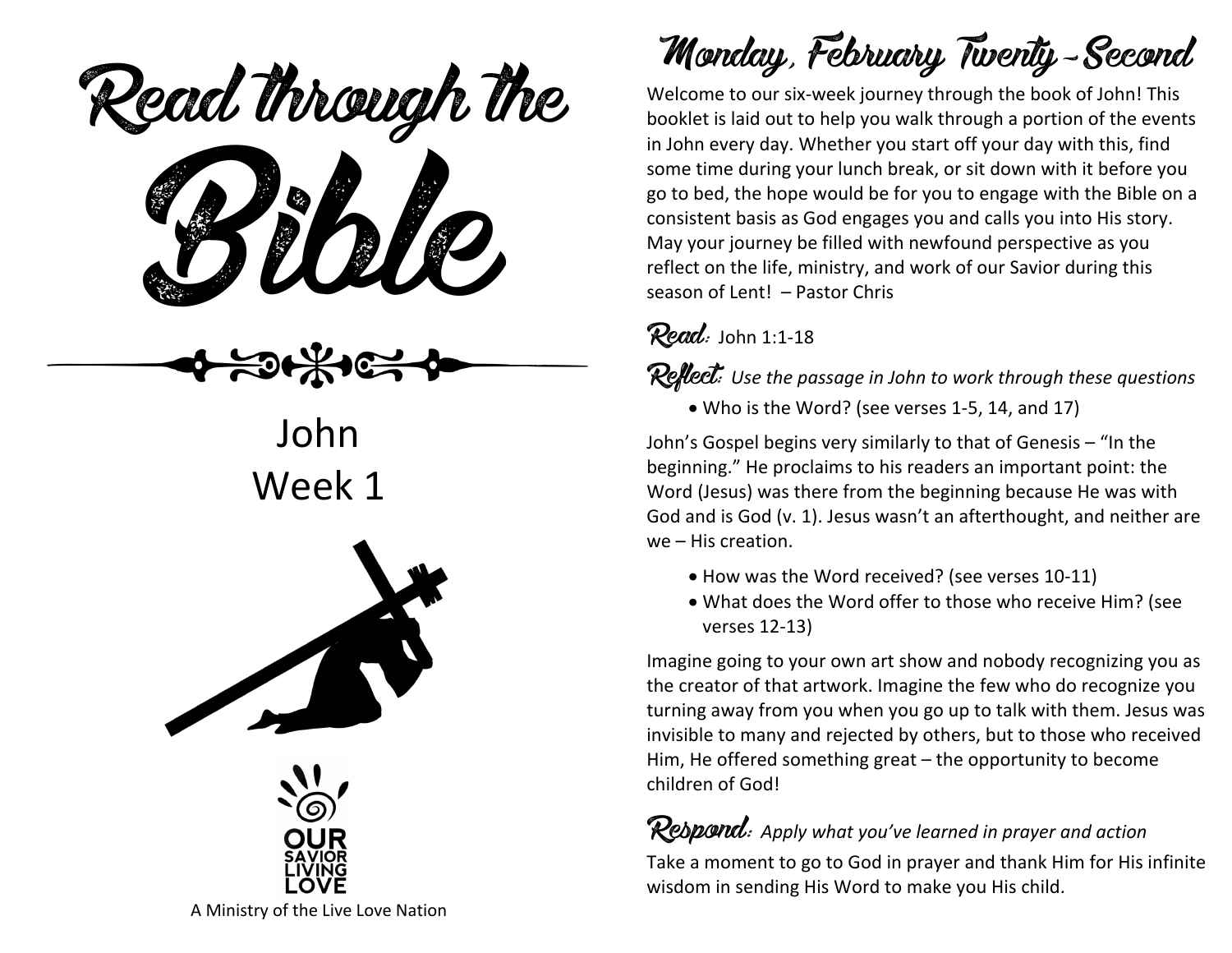# Tuesday, February Twenty-Third

Why does it always seem to be the case that you know too many people with the same name? You work with two Larrys, your child has four classmates named Lindsey, and you have three neighbors on your street all named Dan. As a result, it can oftentimes be pretty confusing in determining who someone is referring to in conversation. In this passage today, the "John" we will focus on is not the same John who wrote this Gospel. Instead, this "John" is often referred to as John the Baptist.

### $Read:$  John 1:19-34

Reflect: Use the passage in John to work through these questions

• Who does John the Baptist say he is? (see verse 23) Who does he say he is not (see verses 19-21)?

Back in Jesus' time, it was customary for Gentiles (non-Jews) who converted to Judaism to be baptized as a symbolic cleansing of their old Gentile ways. When John the Baptist arrived on the scene, he changed the narrative. In addition to these converted Jews, he was also calling natural-born Jews to repent and be cleansed. The Pharisees at the time identified this practice as a sign of the coming Messiah, and they set out to determine if John was indeed the Savior they had been waiting for.

• Look again at verse 20. What did John confess?

Verse 20 says that John that Baptist "did not fail to confess, but confessed freely" that he was not the Christ, but rather a witness to the coming Christ. How easy or difficult is it for you to "confess freely" that you are a follower of Christ to others? Why do you think that is the case for you?

#### Respond: Apply what you've learned in prayer and action

Thinking like John the Baptist, what is one simple way that you can be an authentic witness to someone in your life? How might they see Christ in you in a simple thing you say or do for them?

## Wednesday, February Twenty-Fourth

People like to be a part of something new. When a new restaurant opens up, we try it out and let our family and friends know what we think. When we see a new movie in the theater, we post on social media whether it was worth our time. When we visit a vacation spot, we leave feedback for future adventurers to see what we thought of the place. In our reading today, when John the Baptist points out the "Lamb of God" to some of his followers, they want to find out for themselves who this "new" person was all about. What would they tell others about this intriguing person?

### $Read:$  John 1:35-51

Reflect: Use the passage in John to work through these questions

- How did John the Baptist's two followers begin following Jesus? (see verses 35-36)
- How did Peter begin following Jesus? (see verses 41-42)
- How did Nathanael begin following Jesus? (see verses 45-46)

Notice the pattern that John presents in each of the above situations. In the calling of Jesus' first disciples, God models for us a pattern in which followers invite people to "come and see" Jesus and the salvation He offers to us. Sometimes when we invite others to hear truth proclaimed at our church, we feel responsible if they reject that truth. The reality is that we can try with all our might to keep our friend or neighbor in church, but ultimately it is the Holy Spirit who works in their hearts to create a sustaining faith in Jesus. Our task is to be authentic and faithful witnesses who point them to Christ as we ourselves are pointed to Him.

#### Respond: *Apply what you've learned in prayer and action*

Take some time in prayer to thank God for the people in your life (parents, friend, teacher, coworker, etc.) who invited you to "come and see" Jesus for yourself. Consider how you might do the same for others.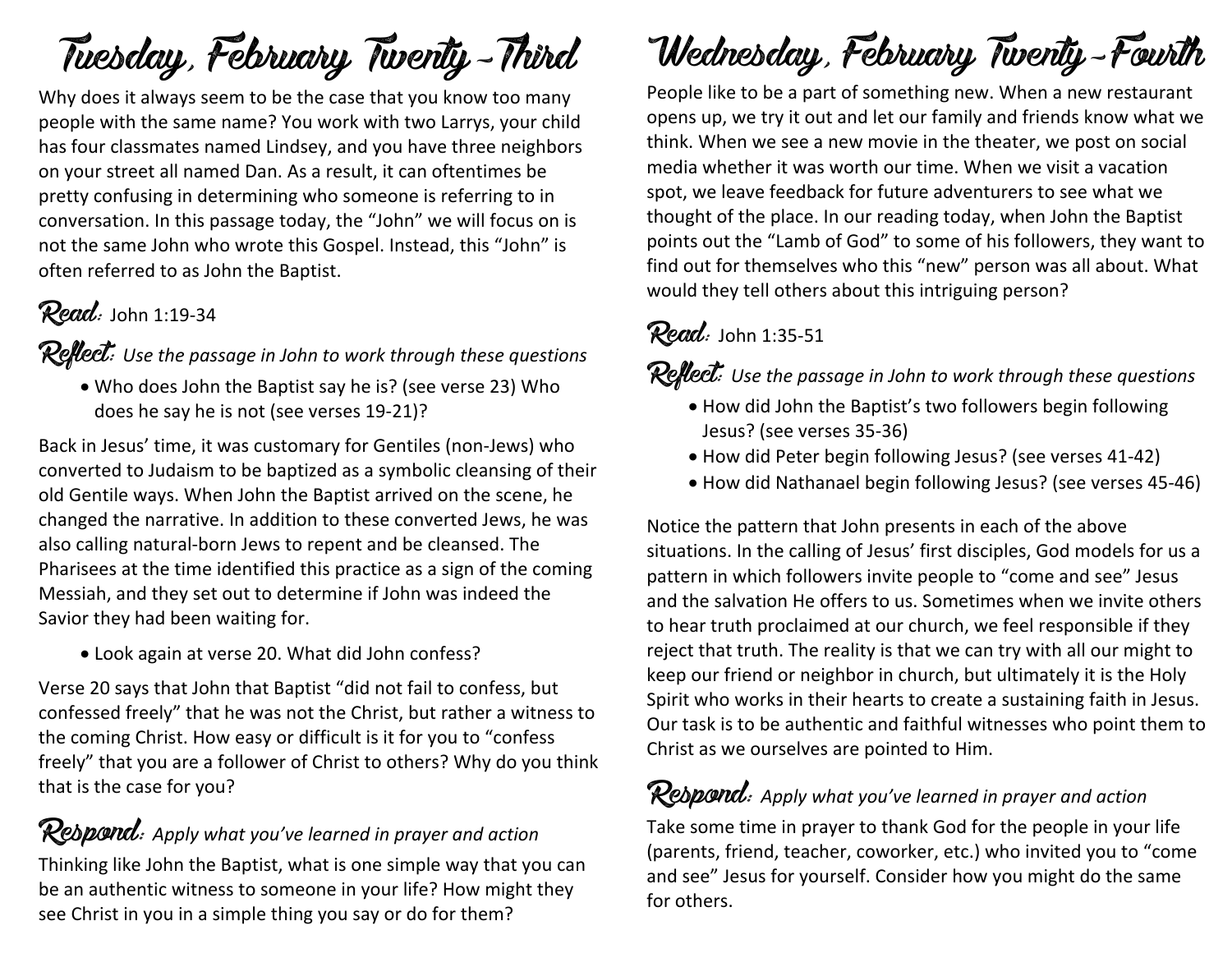# Thursday, February Twenty-Fifth

If you haven't tried it yet, hosting a party can be a great motivator to clean your home! Nobody likes to feel embarrassed by a messy home with dishes piled up in the sink and clothes strewn all over the place. In our passage today, Jesus does the impossible - He turns water into wine. In the ancient East, it was extremely embarrassing (even contemptable) for the host to not sufficiently supply the elements necessary for a wedding feast. What would Jesus show his disciples by saving this host from embarrassment?

### $Read:$  John 2:1-25

#### Reflect: Use the passage in John to work through these questions

• How does the master (host) describe the timing of the wine that was brought in by the servants? (see verses 9-10)

The host commented to the bridegroom that when it came to the wine for the banquet, he had "saved the best till now" (v. 10). In the same way, by sending Jesus, God had saved the best till now. His perfect Son would ultimately transform the hearts and minds of His people, and this miraculous sign would serve to set Jesus apart as someone the world had never seen or experienced before.

• It was customary for people in Jesus' time to sell sheep and cattle in the temple. Travelers could purchase these livestock to use as sacrifices to atone for their sin. What might Jesus be saying about Himself by throwing these people and their sacrificial system out of the temple? (see especially verse 19 in relation to this idea of a "sacrifice")

#### Respond: *Apply what you've learned in prayer and action*

Why do you think Jesus chose turning water into wine as His first miraculous sign (v. 11)? Think beyond a simple answer. In addition, consider whether or not you would you have responded like His disciples did (v. 11).

# Friday, February Twenty-Sixth

You get a message from your boss that she wants to see you in her office immediately. Your mind starts racing. "What did I do? Did I miss a deadline? Am I not performing up to the standards of the organization?" You walk into her office afraid you will be condemned, possibly fired. She sits you down and then proceeds to thank you for all your hard work this past month. You give a huge sigh of relief and welcome the good news from your boss. When Jesus came into the world, His mission was not to condemn the world, but to save it. Pharisees like Nicodemus sought to clarify who this Jesus was and what He had come to do.

## $Read:$  John 3:1-21

#### Reflect: Use the passage in John to work through these questions

• How does Jesus tell Nicodemus a person can enter the kingdom of God? (see verse 3) What does it mean to be 'born again?' (see verses 5-8)

If you watch football or hockey on TV, you've probably seen someone holding up a sign with the words 'John 3:16.' This verse, arguably the most quoted in our modern era, very plainly tells us God's intention in sending Jesus to His people. For Nicodemus, a learned teacher, this truth from the mouth of Jesus was likely difficult to grasp. The path toward understanding begins in verse 17 – Jesus is not Condemner but Redeemer.

• Who is afraid to come into the light and why? (see verses 19- 20) Who comes into the light and why? (see verse 21)

### Respond: Apply what you've learned in prayer and action

Take some time to consider the ways in which you are hiding in darkness, and the ways in which you are walking in the light (make a list if it helps). Ask God to fill your life with truth to expose your shortcomings, and to instead walk in the light with Jesus.